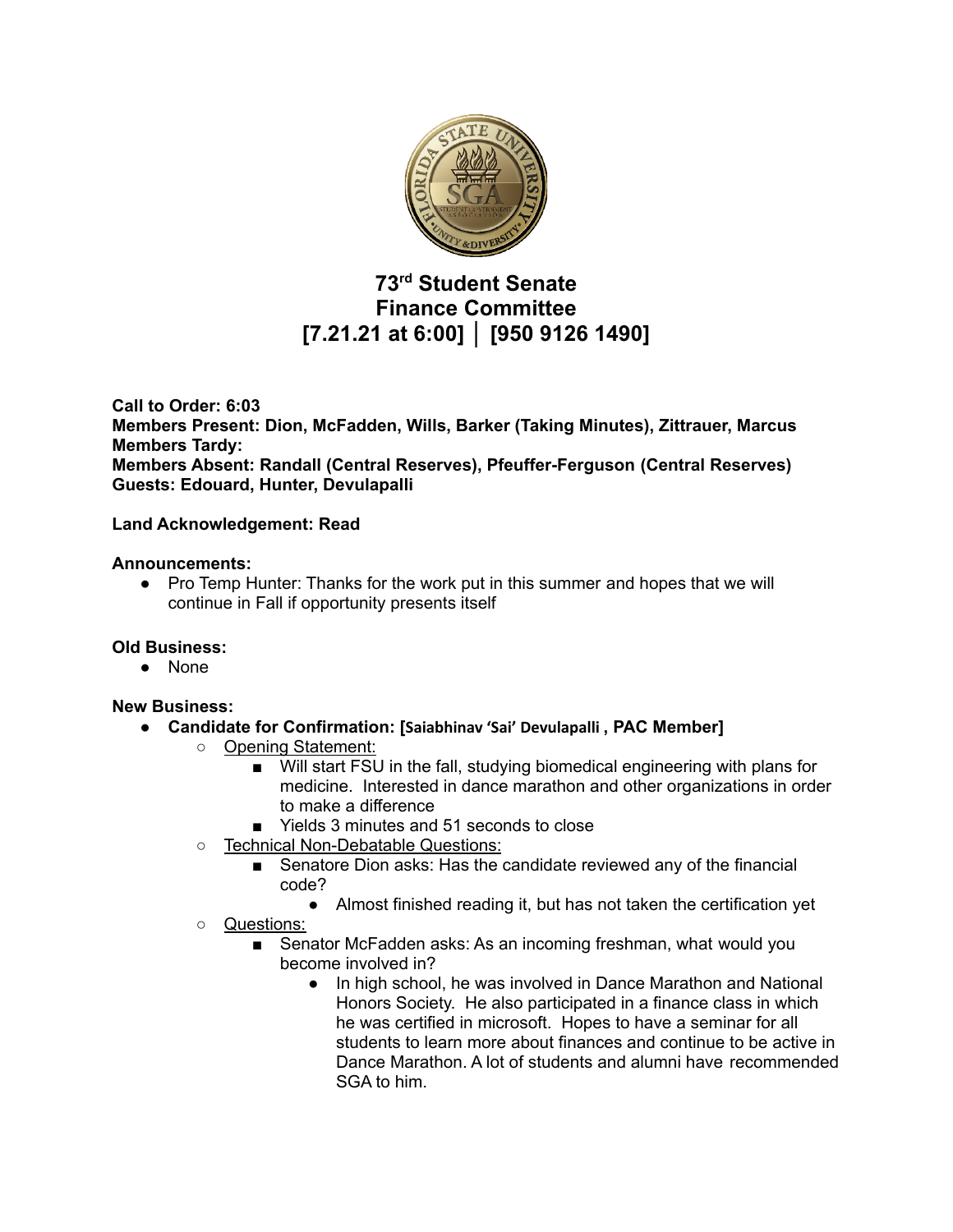- Senator Dion asks: You will be representing your undergraduate peers in this position, how do you look to do that?
	- Involvement in SGA in high school has given him experience. Looks to keep communication open through going through events and meeting with fellow students to understand who he is representing and what they want to see on campus.
- Closing Statement:
	- Thanks senators for being interviewed. Hopes to make a difference through SGA and other organizations. Wants to try and learn new things throughout his time.
	- Waives remainder of time
- **○ McFadden moves to enter round-table discussion; Zittrauer seconds**
- Round-Table Discussion:
	- Barker says she appreciates the optimism and excitement to get involved as a freshman and that he even found the position
	- Mcfadden says he is looking to get involved and has a good head on his shoulders
	- Zittrauer says he wishes he had the same motivation so he is in full support
	- Marcus agrees as PAC is a very important organization
- **○ Dion moves to forward the candidate; Zittrauer seconds**
- Vote:
	- Yes: [5] [Dion, Wills, McFadden, Zittrauer, Barker]
	- No: [0] [none]
	- Abstain: [ 0 ] [none]
- **○ RESULT: CANDIDATE [Devupalli] [PASSES]**
- **● Resolution or Bill # - Sponsored by Senator [Name]**
	- **○** None

## **Unfinished Business:**

● None

#### **Closing Announcements:**

● Chair Marcus thanks summer senators for their hard work and grace as it is his first time chairing. Notes that this has been a great learning experience for all.

## **Next Meeting: This was the last for summer senate, so none/TBD for fall.**

## **Adjourned: 6:23pm**